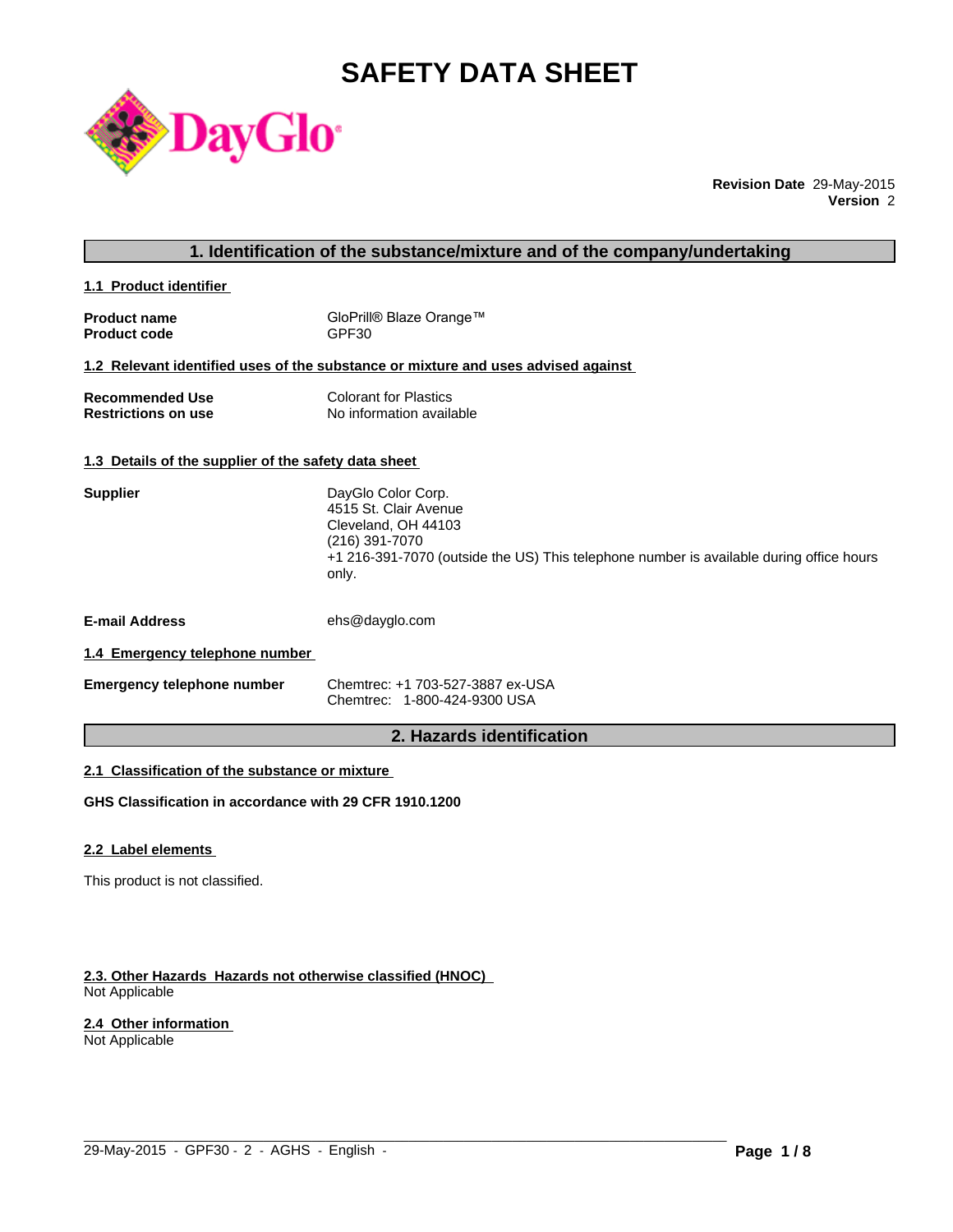# **3. Composition/Information on Ingredients**

 $\overline{\phantom{a}}$  ,  $\overline{\phantom{a}}$  ,  $\overline{\phantom{a}}$  ,  $\overline{\phantom{a}}$  ,  $\overline{\phantom{a}}$  ,  $\overline{\phantom{a}}$  ,  $\overline{\phantom{a}}$  ,  $\overline{\phantom{a}}$  ,  $\overline{\phantom{a}}$  ,  $\overline{\phantom{a}}$  ,  $\overline{\phantom{a}}$  ,  $\overline{\phantom{a}}$  ,  $\overline{\phantom{a}}$  ,  $\overline{\phantom{a}}$  ,  $\overline{\phantom{a}}$  ,  $\overline{\phantom{a}}$ 

#### **Substance**

This material is not considered hazardous by the OSHA Hazard Communication Standard (29 CFR 1910.1200).

| <b>Chemical Name</b><br>MAGNESIUM OXIDE                                                                   |                                                                           | <b>CAS-No</b><br>1309-48-4                                                                                                                                                                | Weight %<br>$1 - 5$ |
|-----------------------------------------------------------------------------------------------------------|---------------------------------------------------------------------------|-------------------------------------------------------------------------------------------------------------------------------------------------------------------------------------------|---------------------|
|                                                                                                           |                                                                           | * The exact percentage (concentration) of composition has been withheld as a trade secret.                                                                                                |                     |
|                                                                                                           |                                                                           | 4. First aid measures                                                                                                                                                                     |                     |
|                                                                                                           |                                                                           |                                                                                                                                                                                           |                     |
| Description of first-aid measures<br>4.1                                                                  |                                                                           |                                                                                                                                                                                           |                     |
| <b>General advice</b>                                                                                     | No information available.                                                 |                                                                                                                                                                                           |                     |
| Eye contact                                                                                               | persist, call a physician.                                                | Immediately flush with plenty of water. After initial flushing, remove any contact lenses and<br>continue flushing for at least 15 minutes. Keep eye wide open while rinsing. If symptoms |                     |
| <b>Skin contact</b>                                                                                       |                                                                           | Immediate medical attention is not required. Wash off with soap and water.                                                                                                                |                     |
| <b>Inhalation</b>                                                                                         |                                                                           | Immediate medical attention is not required. Move to fresh air.                                                                                                                           |                     |
| Ingestion                                                                                                 |                                                                           | Do NOT induce vomiting. Drink plenty of water. Consult a physician.                                                                                                                       |                     |
| 4.2 Most important symptoms and effects, both acute and delayed                                           |                                                                           |                                                                                                                                                                                           |                     |
| <b>Symptoms</b>                                                                                           | See Section 2.2, Label Elements and/or Section 11, Toxicological effects. |                                                                                                                                                                                           |                     |
| 4.3 Recommendations for immediate medical care and/or special treatment                                   |                                                                           |                                                                                                                                                                                           |                     |
| Notes to physician                                                                                        | Treat symptomatically.                                                    |                                                                                                                                                                                           |                     |
|                                                                                                           |                                                                           | 5. Fire-Fighting Measures                                                                                                                                                                 |                     |
| 5.1 Extinguishing media                                                                                   |                                                                           |                                                                                                                                                                                           |                     |
| Suitable extinguishing media                                                                              |                                                                           | Use extinguishing measures that are appropriate to local circumstances and the surrounding environment.                                                                                   |                     |
| <b>Unsuitable Extinguishing Media</b><br>None.                                                            |                                                                           |                                                                                                                                                                                           |                     |
| 5.2 Specific hazards arising from the substance or mixture                                                |                                                                           |                                                                                                                                                                                           |                     |
| <b>Special Hazard</b><br>None known based on information supplied                                         |                                                                           |                                                                                                                                                                                           |                     |
| Hazardous Combustion Products Carbon oxides. Nitrogen oxides (NOx).                                       |                                                                           |                                                                                                                                                                                           |                     |
| <b>Explosion Data</b><br>Sensitivity to Mechanical Impact None.<br><b>Sensitivity to Static Discharge</b> |                                                                           | Fine dust dispersed in air, in sufficient concentrations, and in the presence of an ignition<br>source is a potential dust explosion hazard.                                              |                     |
| 5.3 Advice for firefighters                                                                               |                                                                           |                                                                                                                                                                                           |                     |
| protective gear.                                                                                          |                                                                           | As in any fire, wear self-contained breathing apparatus pressure-demand, MSHA/NIOSH (approved or equivalent) and full                                                                     |                     |
|                                                                                                           |                                                                           | <b>6. Accidental Release Measures</b>                                                                                                                                                     |                     |

 $\_$  ,  $\_$  ,  $\_$  ,  $\_$  ,  $\_$  ,  $\_$  ,  $\_$  ,  $\_$  ,  $\_$  ,  $\_$  ,  $\_$  ,  $\_$  ,  $\_$  ,  $\_$  ,  $\_$  ,  $\_$  ,  $\_$  ,  $\_$  ,  $\_$  ,  $\_$  ,  $\_$  ,  $\_$  ,  $\_$  ,  $\_$  ,  $\_$  ,  $\_$  ,  $\_$  ,  $\_$  ,  $\_$  ,  $\_$  ,  $\_$  ,  $\_$  ,  $\_$  ,  $\_$  ,  $\_$  ,  $\_$  ,  $\_$  ,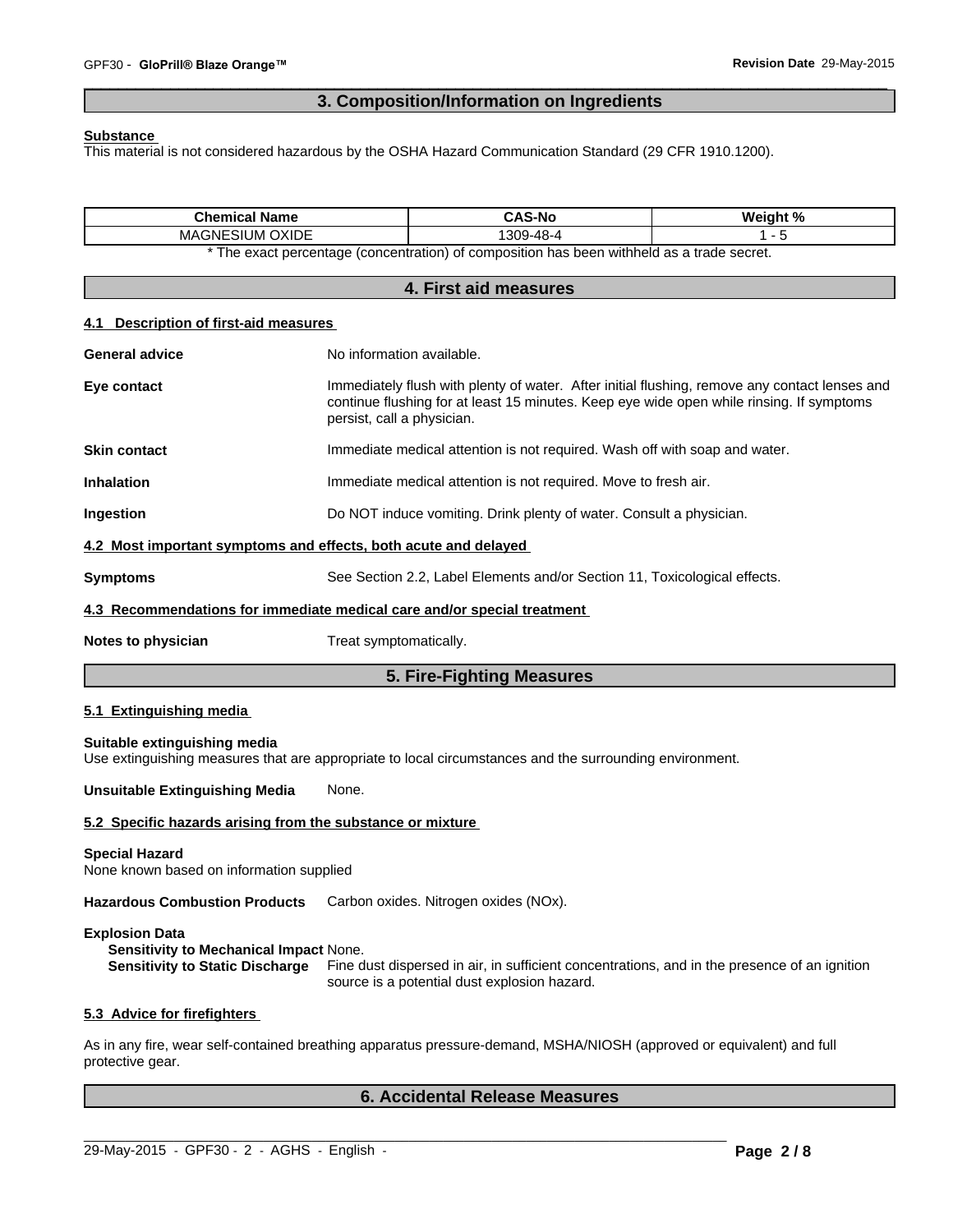### **6.1 Personal precautions, protective equipment and emergency procedures**

Ensure adequate ventilation, especially in confined areas. Use personal protective equipment.

# **6.2 Environmental precautions**

Prevent product from entering drains.

# **6.3 Methods and materials for containment and cleaning up**

| <b>Methods for Containment</b> | Prevent further leakage or spillage if safe to do so.                                               |
|--------------------------------|-----------------------------------------------------------------------------------------------------|
| Methods for cleaning up        | Sweep up and shovel into suitable containers for disposal. Prevent product from entering<br>drains. |

 $\overline{\phantom{a}}$  ,  $\overline{\phantom{a}}$  ,  $\overline{\phantom{a}}$  ,  $\overline{\phantom{a}}$  ,  $\overline{\phantom{a}}$  ,  $\overline{\phantom{a}}$  ,  $\overline{\phantom{a}}$  ,  $\overline{\phantom{a}}$  ,  $\overline{\phantom{a}}$  ,  $\overline{\phantom{a}}$  ,  $\overline{\phantom{a}}$  ,  $\overline{\phantom{a}}$  ,  $\overline{\phantom{a}}$  ,  $\overline{\phantom{a}}$  ,  $\overline{\phantom{a}}$  ,  $\overline{\phantom{a}}$ 

# **7. Handling and storage**

| 7.1 Precautions for safe handling |  |  |
|-----------------------------------|--|--|
|                                   |  |  |

| Advice on safe handling                                          | Wear personal protective equipment.                                    |
|------------------------------------------------------------------|------------------------------------------------------------------------|
| <b>Hygiene measures</b>                                          | Handle in accordance with good industrial hygiene and safety practice. |
| 7.2 Conditions for safe storage, including any incompatibilities |                                                                        |
| <b>Storage Conditions</b>                                        | Keep tightly closed in a dry and cool place.                           |
| <b>Materials to Avoid</b>                                        | No materials to be especially mentioned.                               |

# **8. Exposure controls/personal protection**

# **8.1 Occupational Exposure Limits (OEL)**

| <b>Chemical Name</b> | <b>ACGIH TLV</b>         | <b>OSHA PEL</b>          | <b>British Columbia</b>   | Alberta                  | Quebec                   | <b>Ontario TWAEV</b>     |
|----------------------|--------------------------|--------------------------|---------------------------|--------------------------|--------------------------|--------------------------|
| l MAGNESIUM OXIDE    | TWA: $10 \text{ ma/m}^3$ | TWA: $15 \text{ mg/m}^3$ | TWA: $10 \text{ ma/m}^3$  | TWA: $10 \text{ ma/m}^3$ | TWA: $10 \text{ mg/m}^3$ | TWA: $10 \text{ ma/m}^3$ |
| 1309-48-4            | inhalable fraction       | fume, total              | TWA: $3 \text{ ma/m}^3$   |                          |                          |                          |
|                      |                          | particulate              | STEL: $10 \text{ ma/m}^3$ |                          |                          |                          |

# **8.2 Appropriate engineering controls**

| <b>Engineering Measures</b> | Showers              |
|-----------------------------|----------------------|
|                             | Eyewash stations     |
|                             | Ventilation systems. |

#### **8.3 Individual protection measures, such as personal protective equipment**

| <b>Eye/Face Protection</b>    | Safety glasses with side-shields.                                                                                                                                                                                                                                                                                                                                                         |
|-------------------------------|-------------------------------------------------------------------------------------------------------------------------------------------------------------------------------------------------------------------------------------------------------------------------------------------------------------------------------------------------------------------------------------------|
| Skin and body protection      | Wear chemical resistant footwear and clothing such as gloves, an apron or a whole body<br>suit as appropriate.                                                                                                                                                                                                                                                                            |
| <b>Respiratory protection</b> | If irritation is experienced, NIOSH/MSHA approved respiratory protection should be worn.<br>Positive-pressure supplied air respirators may be required for high airborne contaminant<br>concentrations. Respiratory protection must be provided in accordance with current local<br>regulations. NIOSH/MSHA approved respiratory protection should be worn if exposure is<br>anticipated. |
| <b>Hygiene measures</b>       | See section 7 for more information                                                                                                                                                                                                                                                                                                                                                        |

 $\_$  ,  $\_$  ,  $\_$  ,  $\_$  ,  $\_$  ,  $\_$  ,  $\_$  ,  $\_$  ,  $\_$  ,  $\_$  ,  $\_$  ,  $\_$  ,  $\_$  ,  $\_$  ,  $\_$  ,  $\_$  ,  $\_$  ,  $\_$  ,  $\_$  ,  $\_$  ,  $\_$  ,  $\_$  ,  $\_$  ,  $\_$  ,  $\_$  ,  $\_$  ,  $\_$  ,  $\_$  ,  $\_$  ,  $\_$  ,  $\_$  ,  $\_$  ,  $\_$  ,  $\_$  ,  $\_$  ,  $\_$  ,  $\_$  ,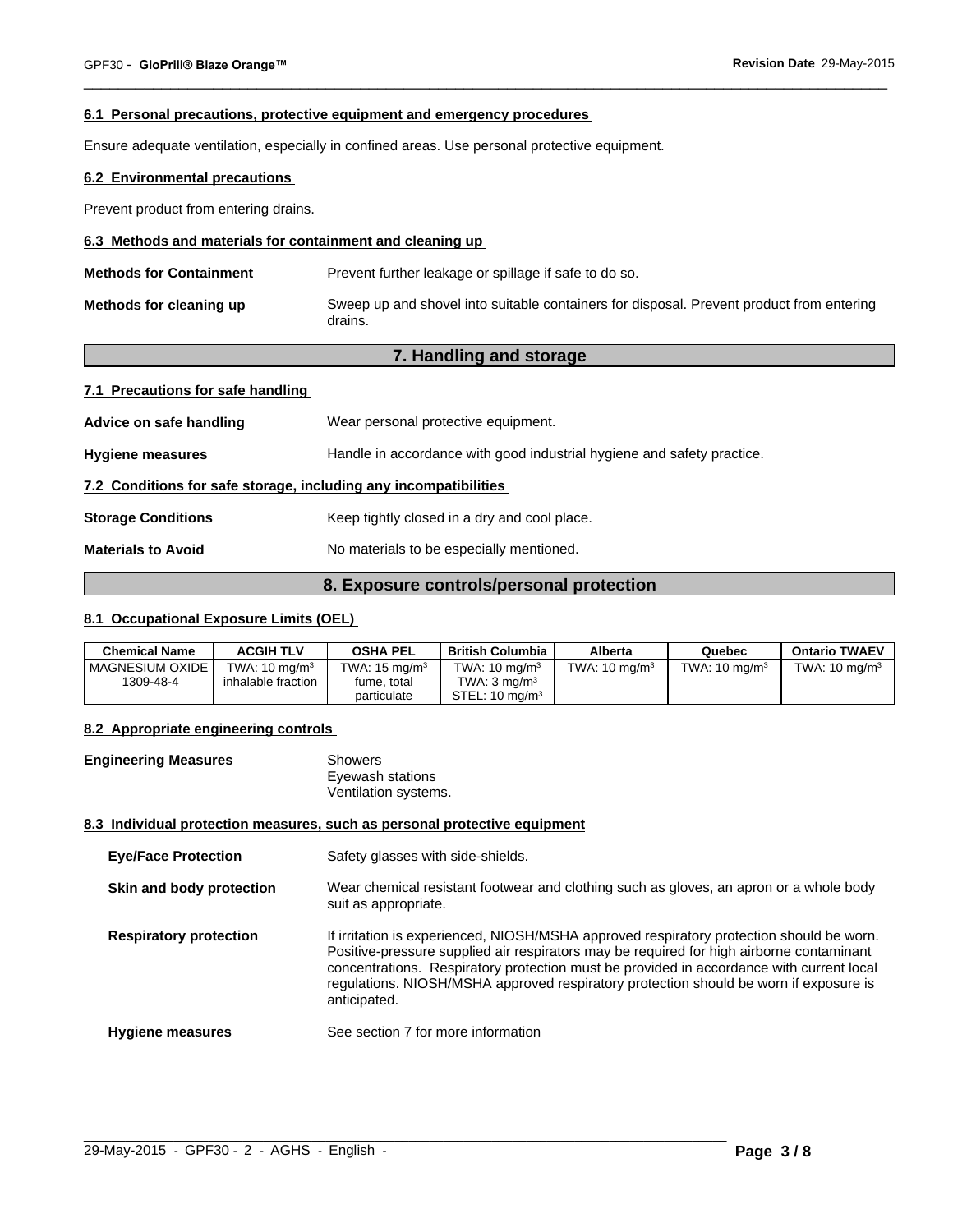# **9. Physical and chemical properties**

 $\overline{\phantom{a}}$  ,  $\overline{\phantom{a}}$  ,  $\overline{\phantom{a}}$  ,  $\overline{\phantom{a}}$  ,  $\overline{\phantom{a}}$  ,  $\overline{\phantom{a}}$  ,  $\overline{\phantom{a}}$  ,  $\overline{\phantom{a}}$  ,  $\overline{\phantom{a}}$  ,  $\overline{\phantom{a}}$  ,  $\overline{\phantom{a}}$  ,  $\overline{\phantom{a}}$  ,  $\overline{\phantom{a}}$  ,  $\overline{\phantom{a}}$  ,  $\overline{\phantom{a}}$  ,  $\overline{\phantom{a}}$ 

#### **9.1 Information on basic physical and chemical properties Physical state Decomposition temperature** No information available No information available **Odor Threshold** No information available **Viscosity, kinematic Flash Point** No information available Not Applicable **Viscosity, dynamic Color** No information available No information available Orange **Explosive properties Evaporation rate** Not Applicable No information available **Oxidizing Properties No information available No information available** No information available **Flammability (solid, gas) Appearance** No information available **Flammability Limits in Air Property Values upper flammability limit**<br> **lower flammability limit**<br> **lower flammability limit**<br> **lower flammability limit Remarks•Methods lower flammability limit Odor Vapor pressure pH** No information available Mild **Vapor density**<br> **Vapor density**<br> **Specific Gravity**<br>
12 No information available **Specific Gravity** Pellets **Melting/freezing point Water solubility Insoluble in water Solubility in other solvents** No information available No information available<br>No information available **Partition coefficient**<br> **Partition coefficient**<br> **Autoignition temperature**<br> **Autoignition temperature Boiling point/boiling range** Not applicable **Autoignition temperature**

**9.2 Other information Volatile organic compounds (VOC)** None **content**

# **10. Stability and Reactivity**

 $\_$  ,  $\_$  ,  $\_$  ,  $\_$  ,  $\_$  ,  $\_$  ,  $\_$  ,  $\_$  ,  $\_$  ,  $\_$  ,  $\_$  ,  $\_$  ,  $\_$  ,  $\_$  ,  $\_$  ,  $\_$  ,  $\_$  ,  $\_$  ,  $\_$  ,  $\_$  ,  $\_$  ,  $\_$  ,  $\_$  ,  $\_$  ,  $\_$  ,  $\_$  ,  $\_$  ,  $\_$  ,  $\_$  ,  $\_$  ,  $\_$  ,  $\_$  ,  $\_$  ,  $\_$  ,  $\_$  ,  $\_$  ,  $\_$  ,

# **10.1 Reactivity**

No dangerous reaction known under conditions of normal use

#### **10.2 Chemical stability**

Stable

#### **10.3 Possibility of hazardous reactions**

None under normal processing.

#### **10.4 Conditions to Avoid**

Dust formation. Take precautionary measures against static discharges.

#### **10.5 Incompatible Materials**

None known based on information supplied.

#### **10.6 Hazardous Decomposition Products**

None known based on information supplied.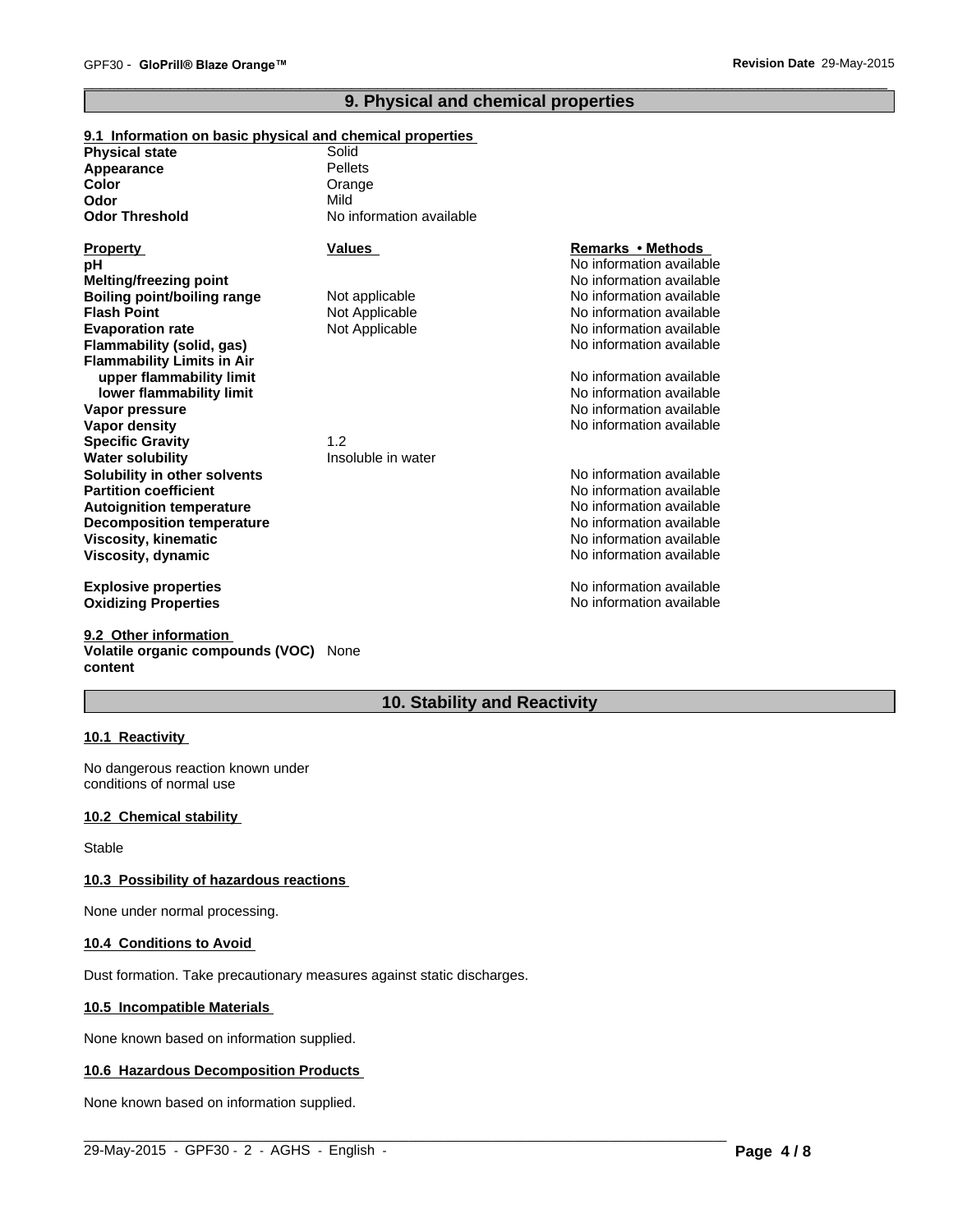# **11. Toxicological information**

 $\_$  ,  $\_$  ,  $\_$  ,  $\_$  ,  $\_$  ,  $\_$  ,  $\_$  ,  $\_$  ,  $\_$  ,  $\_$  ,  $\_$  ,  $\_$  ,  $\_$  ,  $\_$  ,  $\_$  ,  $\_$  ,  $\_$  ,  $\_$  ,  $\_$  ,  $\_$  ,  $\_$  ,  $\_$  ,  $\_$  ,  $\_$  ,  $\_$  ,  $\_$  ,  $\_$  ,  $\_$  ,  $\_$  ,  $\_$  ,  $\_$  ,  $\_$  ,  $\_$  ,  $\_$  ,  $\_$  ,  $\_$  ,  $\_$  ,

 $\overline{\phantom{a}}$  ,  $\overline{\phantom{a}}$  ,  $\overline{\phantom{a}}$  ,  $\overline{\phantom{a}}$  ,  $\overline{\phantom{a}}$  ,  $\overline{\phantom{a}}$  ,  $\overline{\phantom{a}}$  ,  $\overline{\phantom{a}}$  ,  $\overline{\phantom{a}}$  ,  $\overline{\phantom{a}}$  ,  $\overline{\phantom{a}}$  ,  $\overline{\phantom{a}}$  ,  $\overline{\phantom{a}}$  ,  $\overline{\phantom{a}}$  ,  $\overline{\phantom{a}}$  ,  $\overline{\phantom{a}}$ 

### **11.1 Acute toxicity**

**Numerical measures of toxicity: Product Information**

**The following values are calculated based on chapter 3.1 of the GHS document**

**Oral LD50** 7,547.00 mg/kg

**Numerical measures of toxicity: Component Information**

# **11.2 Information on toxicological effects**

#### **Skin corrosion/irritation**

Product Information • Not a dermal irritant Component Information • No information available

# **Eye damage/irritation**

Product Information • May cause eye irritation. Component Information • No information available

# **Respiratory or skin sensitization**

Product Information • No information available Component Information • No information available

#### **Germ Cell Mutagenicity**

Product Information • No information available Component Information • No information available

# **Carcinogenicity**

Product Information • Contains no ingredient listed as a carcinogen Component Information •

# **Reproductive toxicity**

Product Information • No information available Component Information • No information available

# **STOT - single exposure**

No information available

# **STOT - repeated exposure**

• No known effect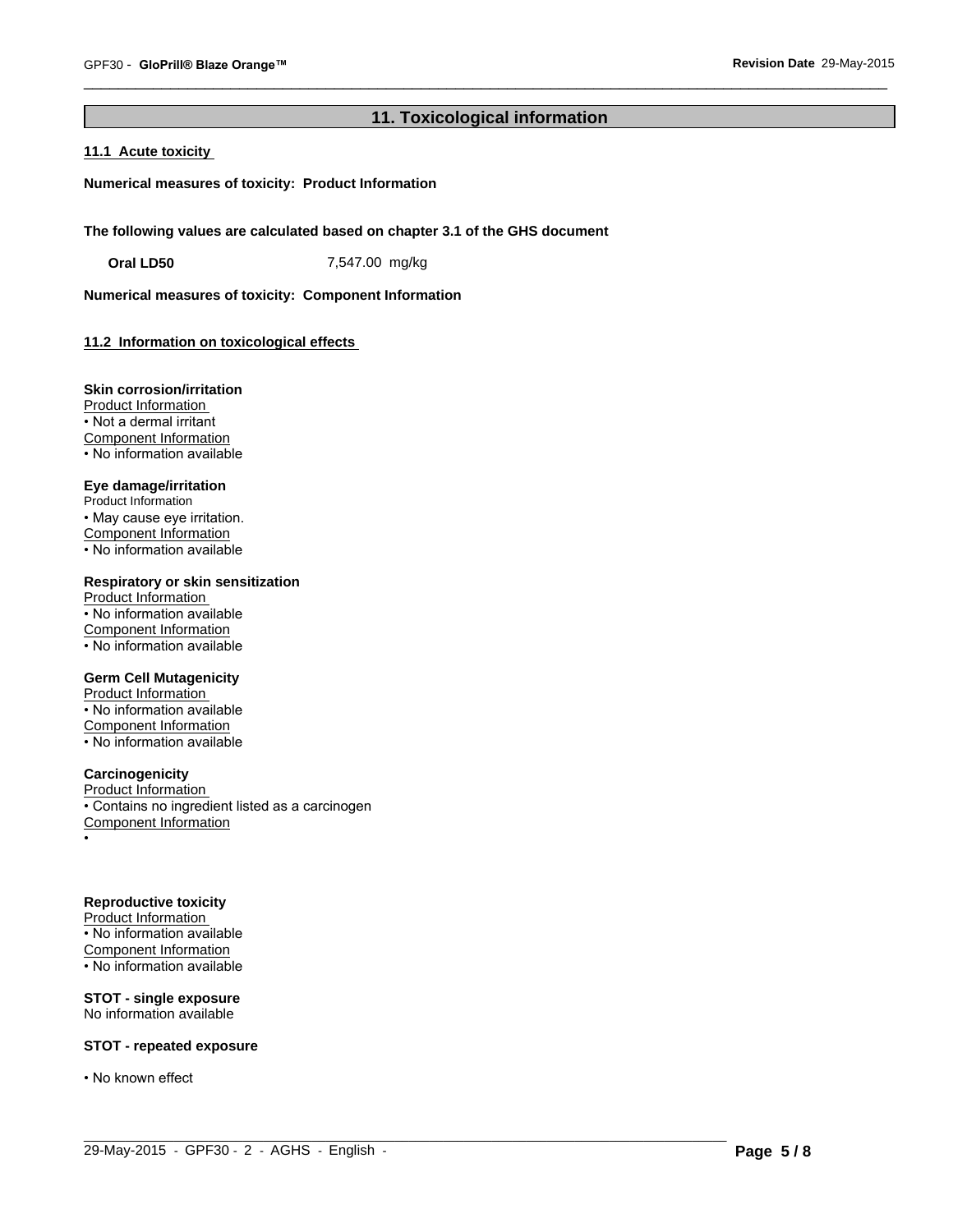#### **Other adverse effects** Target Organs • No information available Product Information • No information available Component Information • No information available

# **Aspiration hazard**

Product Information • No information available Component Information • No information available

# **12. Ecological information**

 $\overline{\phantom{a}}$  ,  $\overline{\phantom{a}}$  ,  $\overline{\phantom{a}}$  ,  $\overline{\phantom{a}}$  ,  $\overline{\phantom{a}}$  ,  $\overline{\phantom{a}}$  ,  $\overline{\phantom{a}}$  ,  $\overline{\phantom{a}}$  ,  $\overline{\phantom{a}}$  ,  $\overline{\phantom{a}}$  ,  $\overline{\phantom{a}}$  ,  $\overline{\phantom{a}}$  ,  $\overline{\phantom{a}}$  ,  $\overline{\phantom{a}}$  ,  $\overline{\phantom{a}}$  ,  $\overline{\phantom{a}}$ 

# **12.1 Toxicity**

**Ecotoxicity No information available** 

83.875 % of the mixture consists of components(s) of unknown hazards to the aquatic environment

# **Ecotoxicity effects**

# **12.2 Persistence and degradability**

No information available.

# **12.3 Bioaccumulative potential**

Discharge into the environment must be avoided

# **12.4 Mobility in soil**

No information available.

# **12.5 Other adverse effects**

No information available

# **13. Disposal Considerations**

# **13.1 Waste Disposal Guidance**

Dispose of in accordance with federal, state, and local regulations.

# **14. Transport Information**

| <u>DOT</u>  | Not regulated |
|-------------|---------------|
| MEX         | Not regulated |
| <b>IMDG</b> | Not regulated |
| <b>ATAI</b> | Not regulated |

# **15. Regulatory information**

**15.1 International Inventories**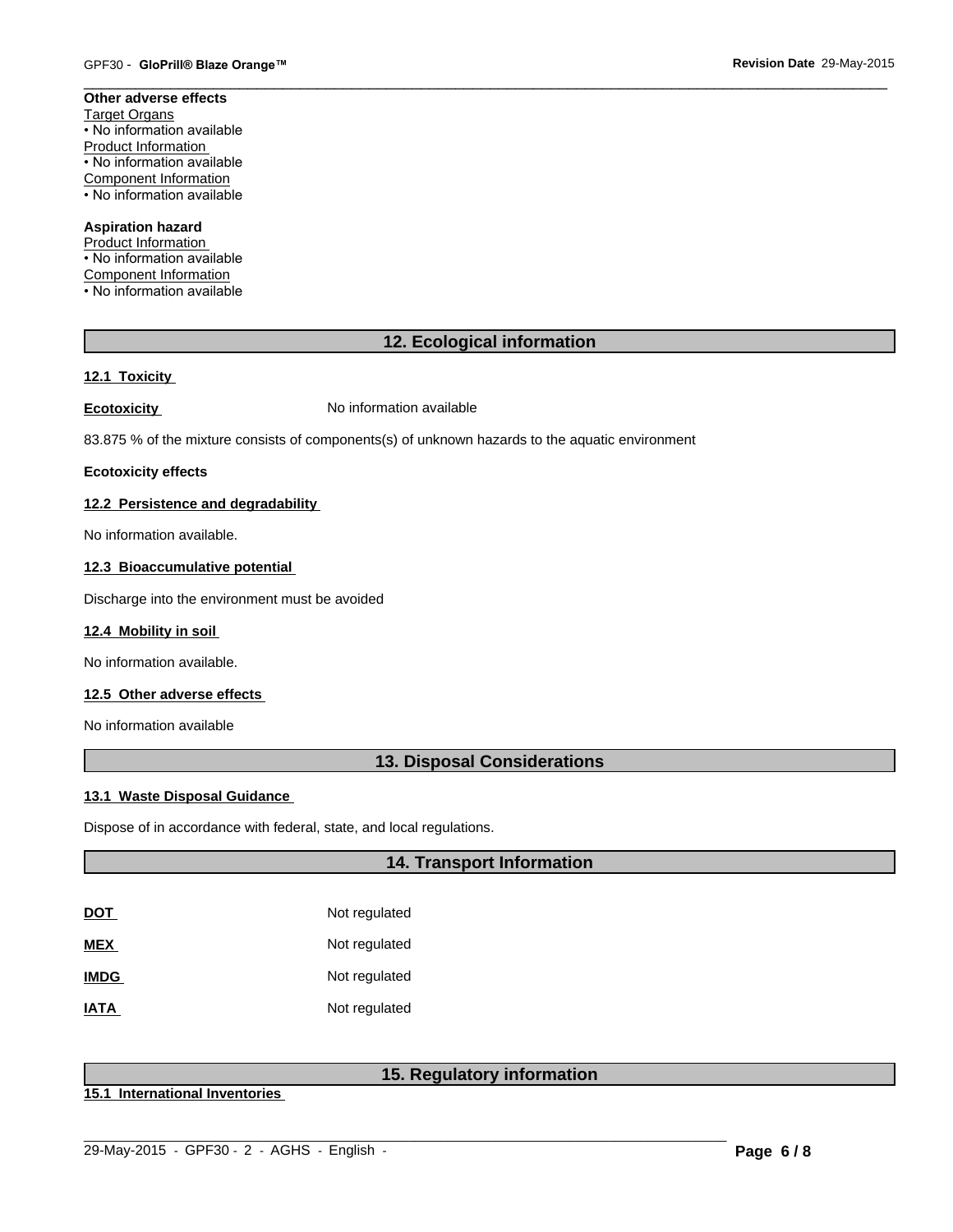| <b>TSCA</b>                 | Complies                 |
|-----------------------------|--------------------------|
| <b>DSL</b>                  | $\overline{\phantom{0}}$ |
| <b>EINECS/ELINCS</b>        | -                        |
| <b>ENCS</b>                 | -                        |
| <b>IECSC</b>                | -                        |
| <b>KECL</b>                 | -                        |
| <b>PICCS</b>                | -                        |
| <b>AICS</b><br><b>NZIOC</b> | -                        |

**TSCA** - United States Toxic Substances Control Act Section 8(b) Inventory

**DSL** - Canadian Domestic Substances List

**EINECS/ELINCS** - European Inventory of Existing Commercial Chemical Substances/EU List of Notified Chemical Substances

**PICCS** - Philippines Inventory of Chemicals and Chemical Substances

**ENCS** - Japan Existing and New Chemical Substances

**IECSC** - China Inventory of Existing Chemical Substances

**KECL** - Korean Existing and Evaluated Chemical Substances

**PICCS** - Philippines Inventory of Chemicals and Chemical Substances

**AICS** - Australian Inventory of Chemical Substances

**NZIoC** - New Zealand Inventory of Chemicals

#### **15.2 U.S. Federal Regulations**

# **SARA 313**

Section 313 of Title III of the Superfund Amendments and Reauthorization Act of 1986 (SARA). This product contains a chemical or chemicals which are subject to the reporting requirements of the Act and Title 40 of the Code of Federal Regulations, Part 372:

 $\overline{\phantom{a}}$  ,  $\overline{\phantom{a}}$  ,  $\overline{\phantom{a}}$  ,  $\overline{\phantom{a}}$  ,  $\overline{\phantom{a}}$  ,  $\overline{\phantom{a}}$  ,  $\overline{\phantom{a}}$  ,  $\overline{\phantom{a}}$  ,  $\overline{\phantom{a}}$  ,  $\overline{\phantom{a}}$  ,  $\overline{\phantom{a}}$  ,  $\overline{\phantom{a}}$  ,  $\overline{\phantom{a}}$  ,  $\overline{\phantom{a}}$  ,  $\overline{\phantom{a}}$  ,  $\overline{\phantom{a}}$ 

| <b>Chemical Name</b>                | <b>SARA 313 - Threshold Values %</b> |
|-------------------------------------|--------------------------------------|
| Resin (Zinc Compound)               |                                      |
| Copolymer (Zinc Compound)           | 1.0                                  |
| Resin (Zinc Compound)<br>DAY-PROP-1 |                                      |

#### **15.3 Pesticide Information**

Not applicable

#### **15.4 U.S. State Regulations**

| <b>16. Other information</b> |                        |                       |                          |                                           |
|------------------------------|------------------------|-----------------------|--------------------------|-------------------------------------------|
| <b>NFPA</b>                  | <b>Health Hazard -</b> | Flammability -        | Instability -            | <b>Physical and chemical</b><br>hazards - |
| <b>HMIS</b>                  | <b>Health Hazard 1</b> | <b>Flammability</b> 1 | <b>Physical Hazard 0</b> | <b>Personal protection X</b>              |

 $\_$  ,  $\_$  ,  $\_$  ,  $\_$  ,  $\_$  ,  $\_$  ,  $\_$  ,  $\_$  ,  $\_$  ,  $\_$  ,  $\_$  ,  $\_$  ,  $\_$  ,  $\_$  ,  $\_$  ,  $\_$  ,  $\_$  ,  $\_$  ,  $\_$  ,  $\_$  ,  $\_$  ,  $\_$  ,  $\_$  ,  $\_$  ,  $\_$  ,  $\_$  ,  $\_$  ,  $\_$  ,  $\_$  ,  $\_$  ,  $\_$  ,  $\_$  ,  $\_$  ,  $\_$  ,  $\_$  ,  $\_$  ,  $\_$  ,

#### **Legend:**

*ACGIH (American Conference of Governmental Industrial Hygienists) Ceiling* (C) *DOT (Department of Transportation) EPA (Environmental Protection Agency) IARC (International Agency for Research on Cancer) International Air Transport Association (IATA) International Maritime Dangerous Goods (IMDG) NIOSH (National Institute for Occupational Safety and Health) NTP (National Toxicology Program) OSHA (Occupational Safety and Health Administration of the US Department of Labor) PEL (Permissible Exposure Limit) Reportable Quantity (RQ) Skin designation* (S\*) *STEL (Short Term Exposure Limit)*